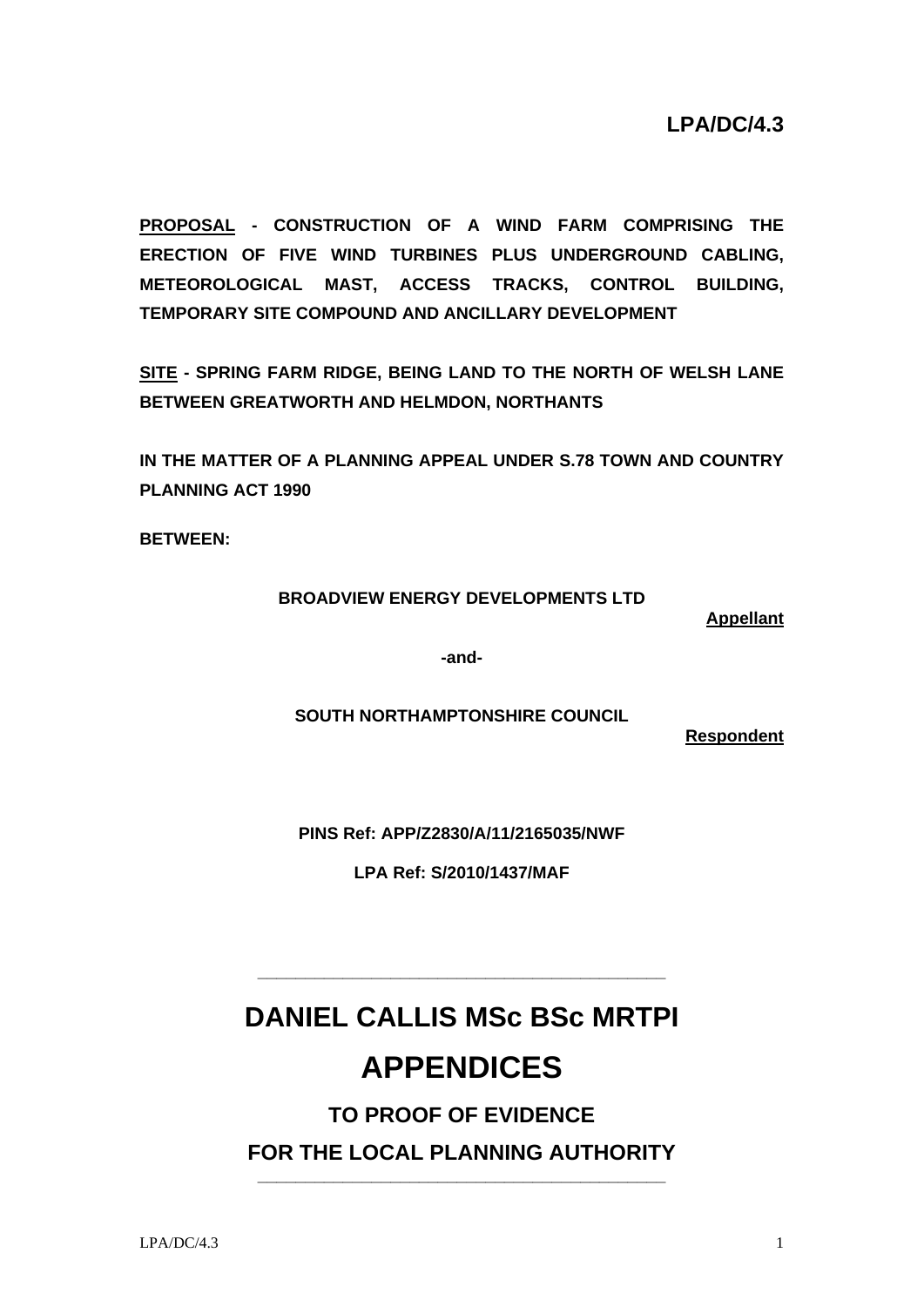South Northamptonshire Council's performance in determining planning applications for wind energy development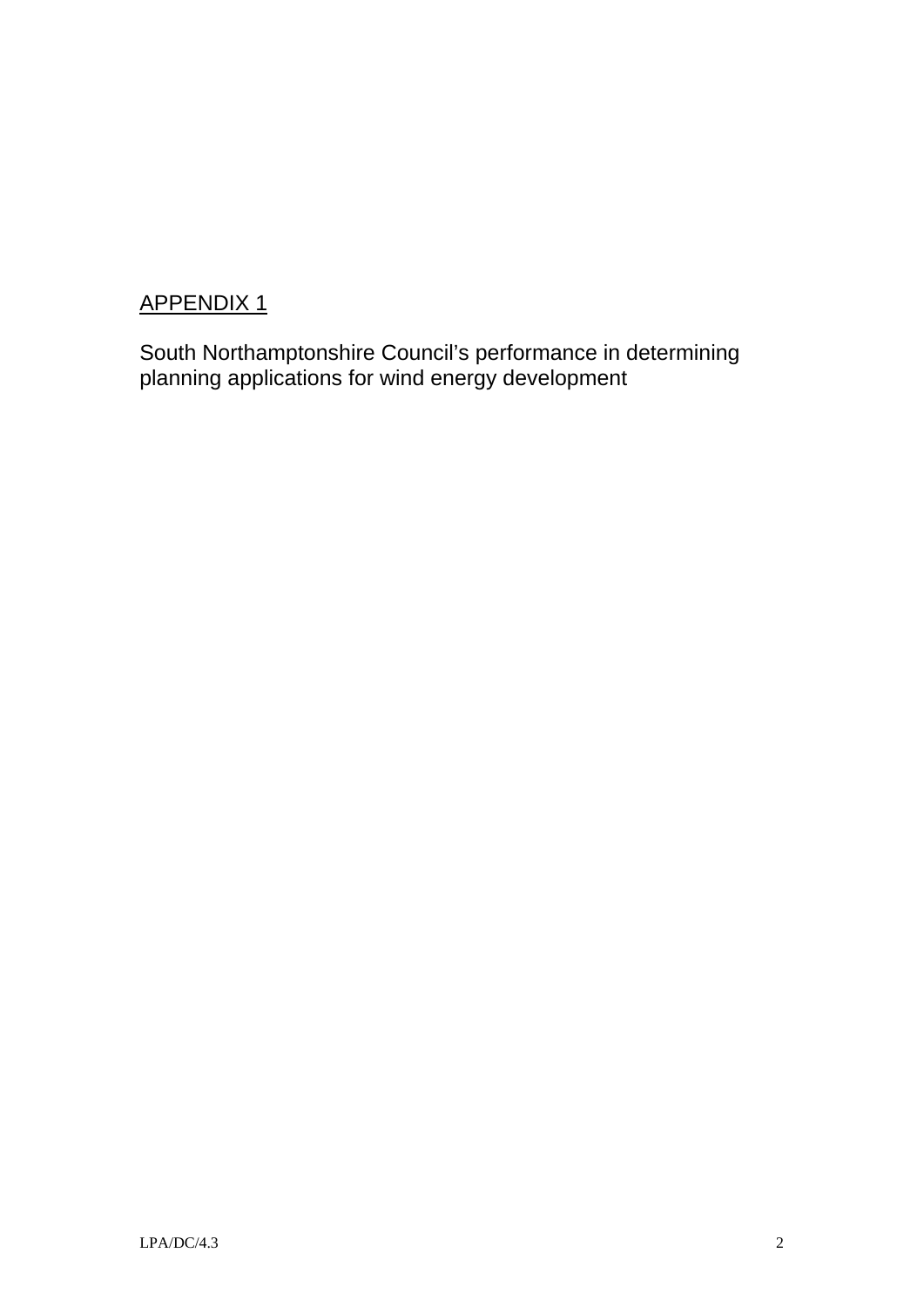#### South Northamptonshire Council's performance in determining planning applications for wind energy development

- 1.1 South Northamptonshire Council recognises the national policies, guidance and targets and, in terms of the contribution being made towards these targets, to date the Council has approved planning applications for a total of some 12MW of generating capacity. In doing so the Council has granted permission for 17 of the 27 planning applications it has determined for wind energy developments of various scales (i.e. 63% of applications). This equates to permissions already granted for some 27 individual turbines.
- 1.2 The appeal proposal is one of only three applications the Council has refused for wind energy development. Both other refusals were for single turbines (max height 24.5m):
	- S/2009/1166/FUL The applicant failed to provide either a bat survey or demonstrate the proposal would not have adverse impact on protected species. The proposal was subsequently approved in a re-submission application (S/2010/1178/FUL).
	- S/2012/0796/FUL The turbine was proposed to be sited in an area of known archaeological interest and the applicant failed to provide any survey work to demonstrate that archaeological assets would not be unacceptably damaged. The proposal was subsequently approved in a re-submission application (S/2012/1126/FUL).
- 1.3 In effect, the appeal proposal therefore represents the only wind energy proposal in the district which the Council has refused. The remaining 7 applications were withdrawn by the applicants.
- 1.4 In addition to the above there is currently an appeal against nondetermination for a single 86.45m (500kW) wind turbine at Poplars Farm, Wappenham (S/2013/0010/FUL). At the time of writing this proof of evidence the appeal is at an early stage and the council is yet to submit its statement to the Inspectorate.
- 1.5 Although the Council has not had many applications for wind energy development to consider, the high ratio of approvals for the applications it has received is a clear indication of its recognition and commitment to supporting renewable energy developments where circumstances allow.
- 1.6 The clearest demonstration of this is the fact that the Council itself granted planning permission for a 9 x 90m turbine (11.7MW) 'wind farm' elsewhere in the District (S/2011/1421/MAF) in May 2013.
- 1.7 With regard to the appeal proposal, the Council acknowledges the contribution it would make towards regional targets and national objectives (of between 10 and 15 MW per annum).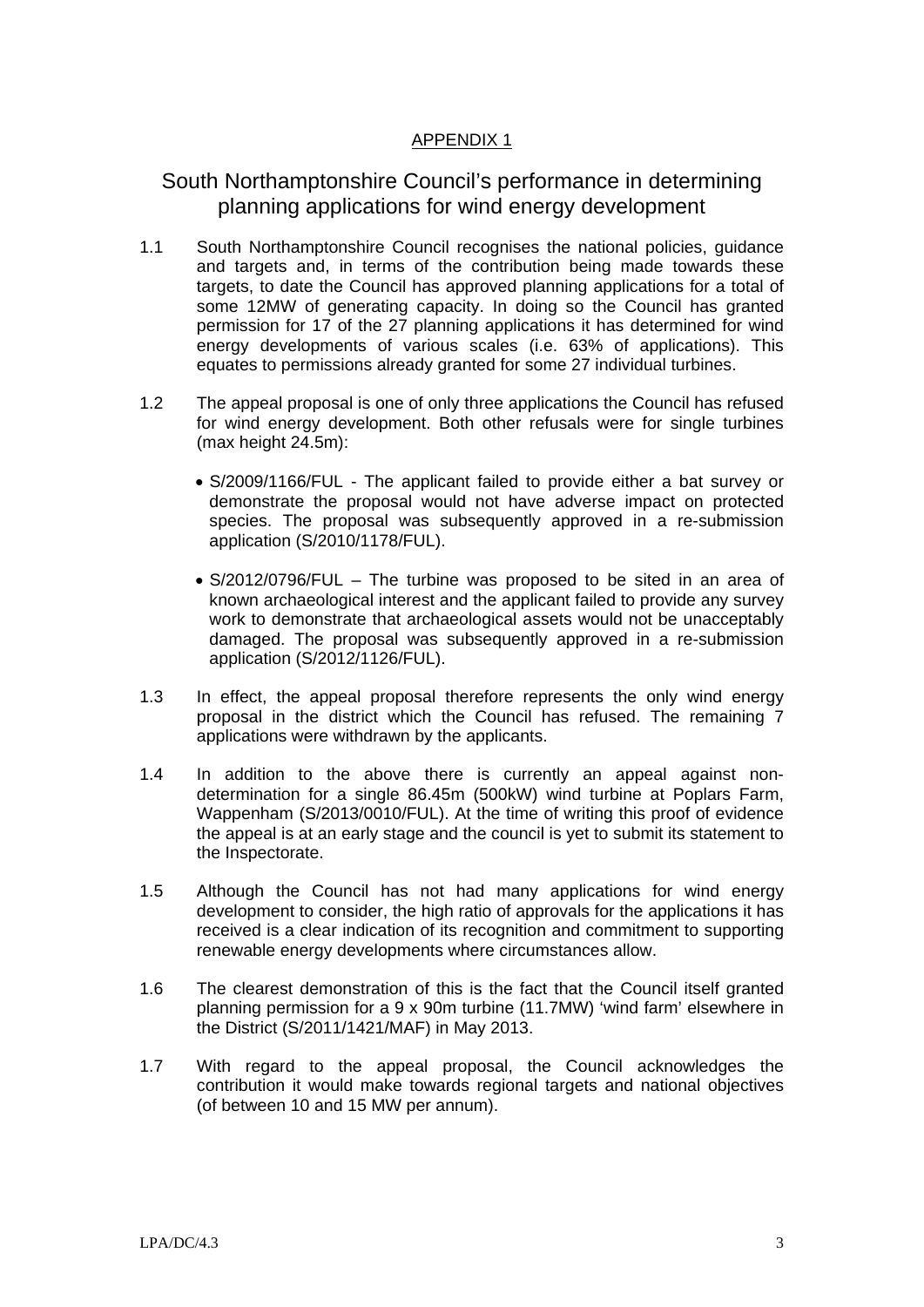Official Government Press Notice (6<sup>th</sup> June 2013) 'Onshore wind: *communities to have a greater say and increased benefits'*